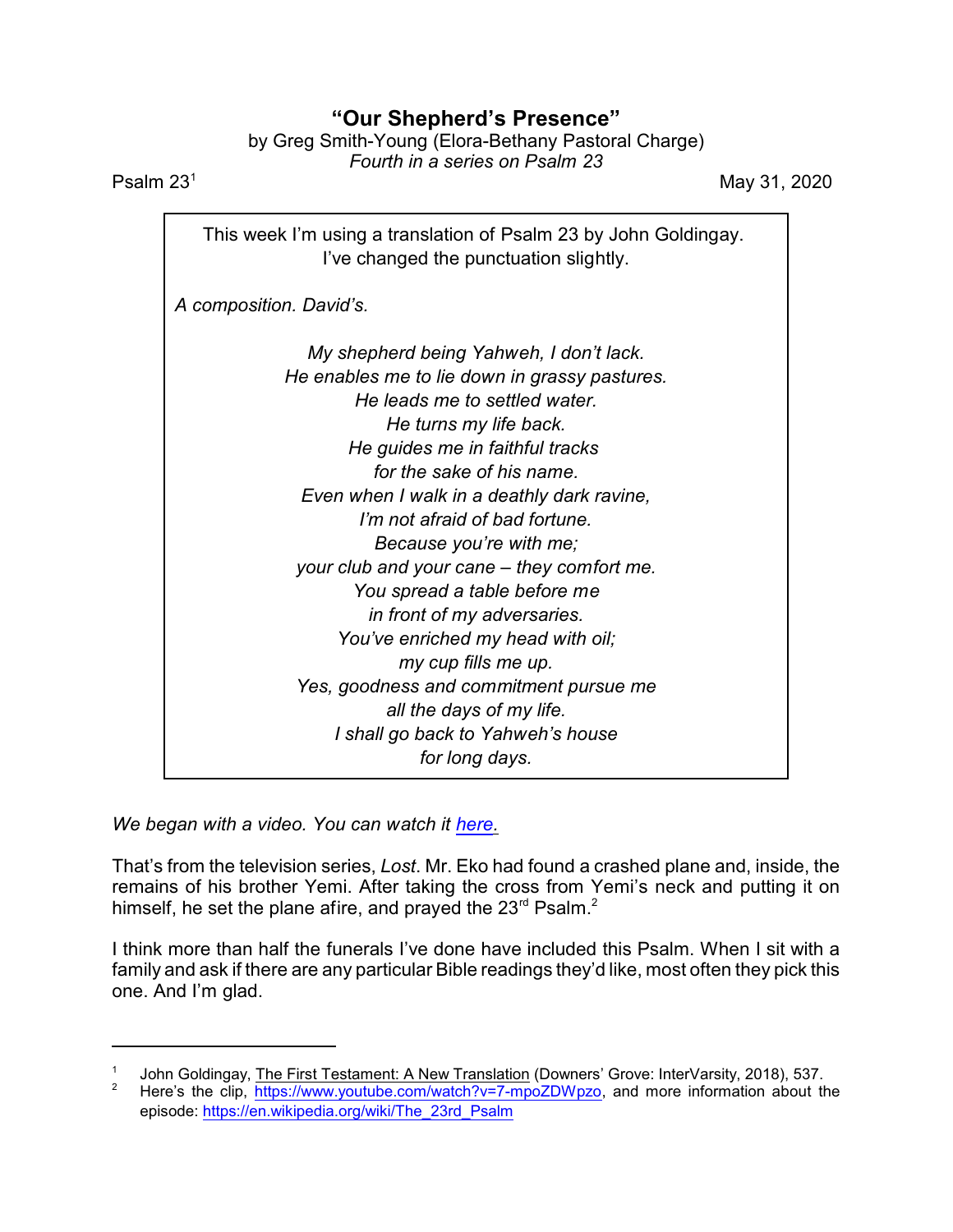Psalm 23 permeates our culture, though it imagines itself to be so secular. When we stand face-to-face with death, our souls cry out. No matter what we believe, or doubt, we walk through the valley of the shadow of death, many times. There, Psalm 23 works very well.

II

*Even though I walk through the valley of the shadow of death* . . . it's not just a line in the Psalm. It is the centre.

The Psalm tells a story from beginning to end. However, it works another way too. Picture it as like the rings of a tree. $^3$  In much Hebrew poetry, the first part matches with the last, the second part with the second-to-last, and so on until you get to this middle, this heart.

## *Even though I walk through the valley of the shadow of death I will fear no evil.*

This centre core then ripples out. It shapes how we experience the entire Psalm. It's the only place where death gets mentioned, but it makes the whole Psalm suitable for such a valley. The valley is where we are in the most danger.

III

Translators render this verse two different ways. Some say it is "the valley of death's shadow." Others say, "the valley of darkness." Both work. The valley is full of shadows. What might lurk there? It is deathly dangerous.<sup>4</sup>

And it's real. In the Holy Land, through millennia, streams have relentlessly cut through rock, digging deep, narrow gorges.<sup>5</sup>

An actual shepherd described such a valley.<sup>6</sup> (He called it "the valley of the shadow of

<sup>&</sup>lt;sup>3</sup> Kenneth E. Bailey, The Good Shepherd: A thousand-year journey from Psalm 23 to the New Testament (Downers Grove, IL: InterVarsity, 2014), 24ff.

 $4 -$ The problem is not strictly one of translation. Rather, it stems from uncertainty about what the Hebrew word is. Classical Hebrew was only written with the consenants. The reader was expected to know the text by heart, so the writing served as prompt for remembering. However, over time concern arose that the proper pronunciations, and ever words were being forgotten. So between the 6<sup>th</sup> and 10<sup>th</sup> centuries in the Common Era, a group of scribes working in Palestine and Iraq developed a vowel notation system. These scholars were called the Masoretes. In Psalm 23:4, they added vowels to the consenants Ts-L-M-Tso that the word is *tsalmawet*, meaning "shadow of death." However, many contemporary scholars think that the Masoretes were incorrect, and that the correct word is *tsalmut*, meaning "darkness." Since there are no competing ancient texts to support this rendering, it can only be conjecture. See Robert Alter, The Hebrew Bible. Volume 3: The Writings *Ketuvim*, A Translation with Commentary (New York/London: W. W. Norton & Company, 2019), 71 and Derek Kidner, Psalms 1-72, Tyndale Old Testament Commentaries (Downers Grove: InterVarsity, 1973), 111 note 1. Among modern translations, the NRSV and NJPS favour the "valley darkness" translation, while the ESV and RSV favour the "valley of death" translation.

 $5$  Bailey,  $47.$ 

<sup>6</sup> Meshach Paul Krikorian was a Methodist pastor who grew up in Turkey. His book, The Spirit of the Shepherd: An Interpretation of the Psalm Immortal, was published in 1956. His description of the valley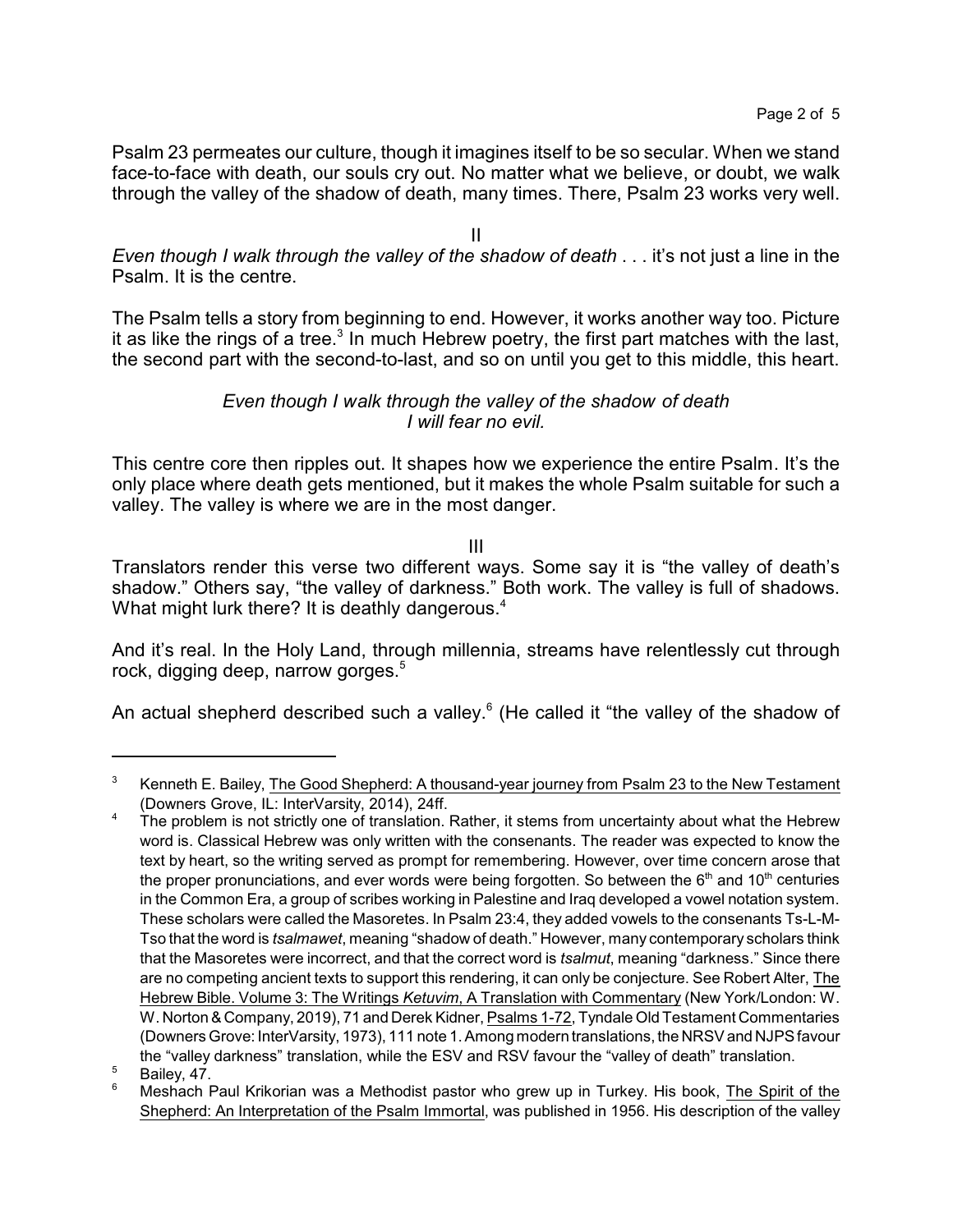death.") He said it's a very narrow gorge with jagged rocks. Its sides reach high overhead like walls in a great cathedral, almost touching at the top. This valley runs for 5 miles, yet is 12 feet across at most. In spots, it's so narrow a sheep can hardly turn around.

What might lurk in such a valley? Bandits. Predators. Rock falls.

Imagine when it rains. In 1957, one of these valleys, leading to Petra an ancient city in Jordan, flash-flooded. There was no warning. Some 50 tourists died.

If you know all this . . . then even if nothing happens to you on a particular trip you have to take through the valley, how are you feeling the whole way along?

Yet in the Psalm, the sheep fears no evil.

Do you? Do we?

IV

As I said before, this Psalm 23 lives strong in our culture. But something interesting happens. Often this line — *the valley of the shadow of death* — gets used in a song or a movie. But its meaning gets turned. Instead of being about promise, and trust, and hope, it becomes about despair, despondency, and doubt.<sup>7</sup>

So Coolio sings about living in his *Gangsta's Paradise.<sup>8</sup>*

*As I walk through the valley of the shadow of death I take a look at my life and realize there's nothin' left.*

The song goes on and on, with a really nice groove. But its message stays the same: *there's nothin' left*. The gangsta's in the valley, and there is no way out.

Or, here's a clip from Clint Eastwood's 1985 movie, *Pale Rider*. <sup>9</sup> Thugs have destroyed the camp of some prospectors and their families. They've killed Megan's dog. She is burying it. Listen to her pray.<sup>10</sup>

*You can watch the video clip [here](https://www.youtube.com/watch?v=I0pPG6s_daY).*

is quoted in Bailey, 47.

<sup>7</sup> I've really benefited from Karl Jacobson's article, " Through the Pistol Smoke Dimly: Psalm 23 in Contemporary Film and Song," Society for Biblical Literature Forum. <http://sbl-site.org/Article.aspx?ArticleID=796>

<sup>8</sup> You can see the video for*Gangsta'sParadise* here<https://www.youtube.com/watch?v=fPO76Jlnz6c&list>, and read about the song here: [https://en.wikipedia.org/wiki/Gangsta%27s\\_Paradise](https://en.wikipedia.org/wiki/Gangsta%27s_Paradise).

<sup>9</sup> [https://en.wikipedia.org/wiki/Pale\\_Rider](https://en.wikipedia.org/wiki/Pale_Rider)

<sup>10</sup> [https://www.youtube.com/watch?v=I0pPG6s\\_daY](https://www.youtube.com/watch?v=I0pPG6s_daY)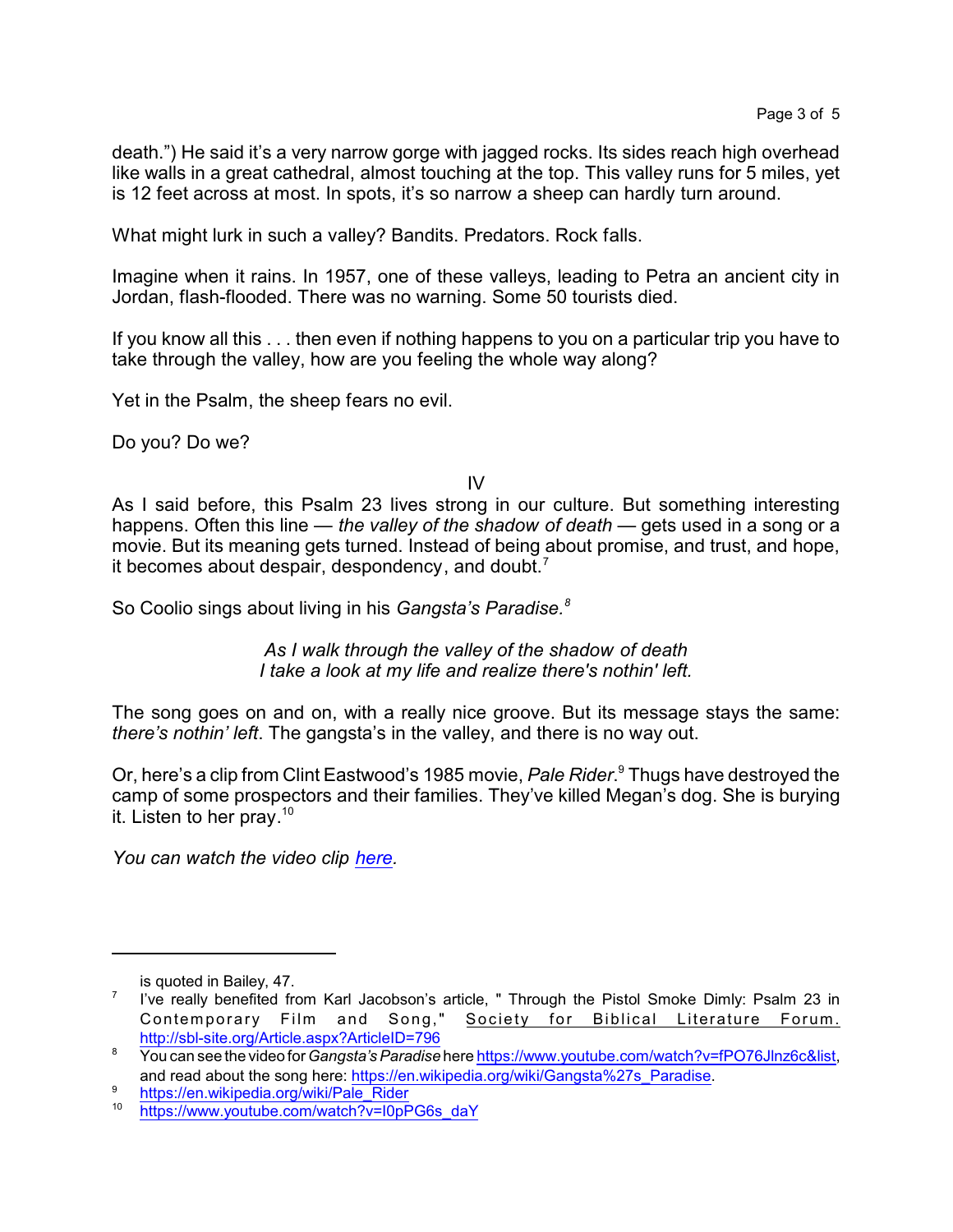*The LORD is my shepherd, I shall not want. He leadeth me beside still waters. . . . But I do want.*

*He restoreth my soul. . . .*

 *But they killed my dog.*

*Yea though I walk through the valley of the shadow of death, I shall fear no evil. . . .*

 *But I am afraid.*

*For Thou art with me; Thy rod and thy staff, they comfort me. . . . But we need a miracle.*

*Thy loving-kindness and mercy shall follow me all the days of my life. . . .*

*If you exist.*

*And I shall dwell in the house of the LORD forever. . . . But I'd like to get more of this life first.*

I love this. I love what Megan does with the Psalm. She turns it into a conversation, a wrestling with God. She takes its words and on them, she hangs her own. And her words are tough. Because it's brutal in the valley. Megan is honest about that. God is faithful to such honesty.

V

But does God show up?

That's the question the Psalm begs us to ask.

When I'm in that valley, and when there is no turning back, and when I can't climb out ... . and when the dark shadows are hiding all sorts of I-don't-know-what-but-I'm-terrified-of-it, and when I can hear the flood rumbling and roaring, crashing as-yet-unseen around the bend ahead of me, churning rocks and devouring the valley floor . . . are You with me?

God-Shepherd, You're all I've got. More than any other human shepherd, more than myself even, I need You.

But around us, in our culture, in our communities, in our neighbourhoods, in our families, in our own souls, we wonder. Or despair. *I take a look at my life and realize there's nothin' left . . . and I do want, but they killed, and we need a miracle, if you exist . . .*